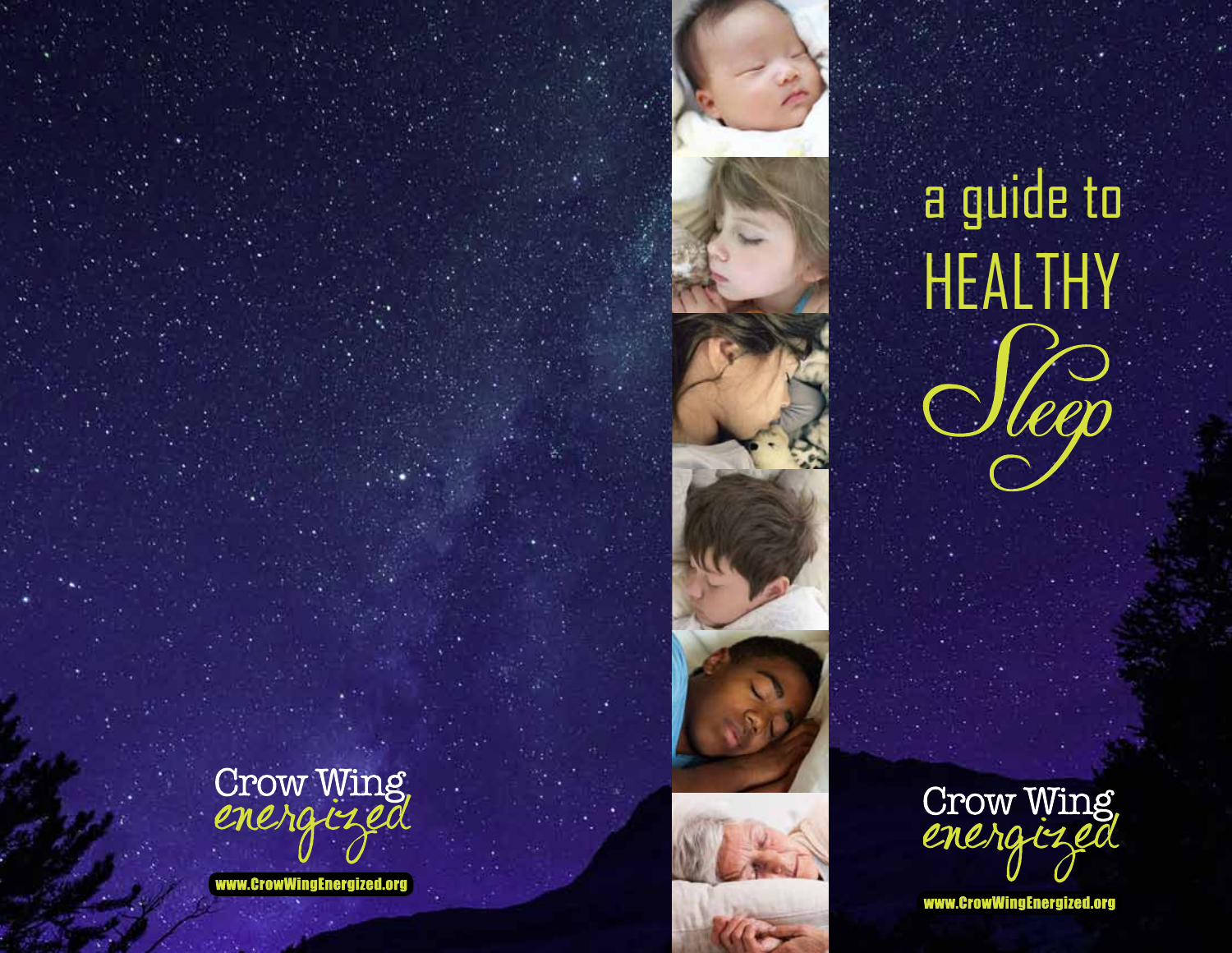

www.CrowWingEnergized.org

a guide to **HEALTHY** 

#### Table of Contents

| Crow Wing Energized Guiding Principles and Contacts 22 |  |
|--------------------------------------------------------|--|
|                                                        |  |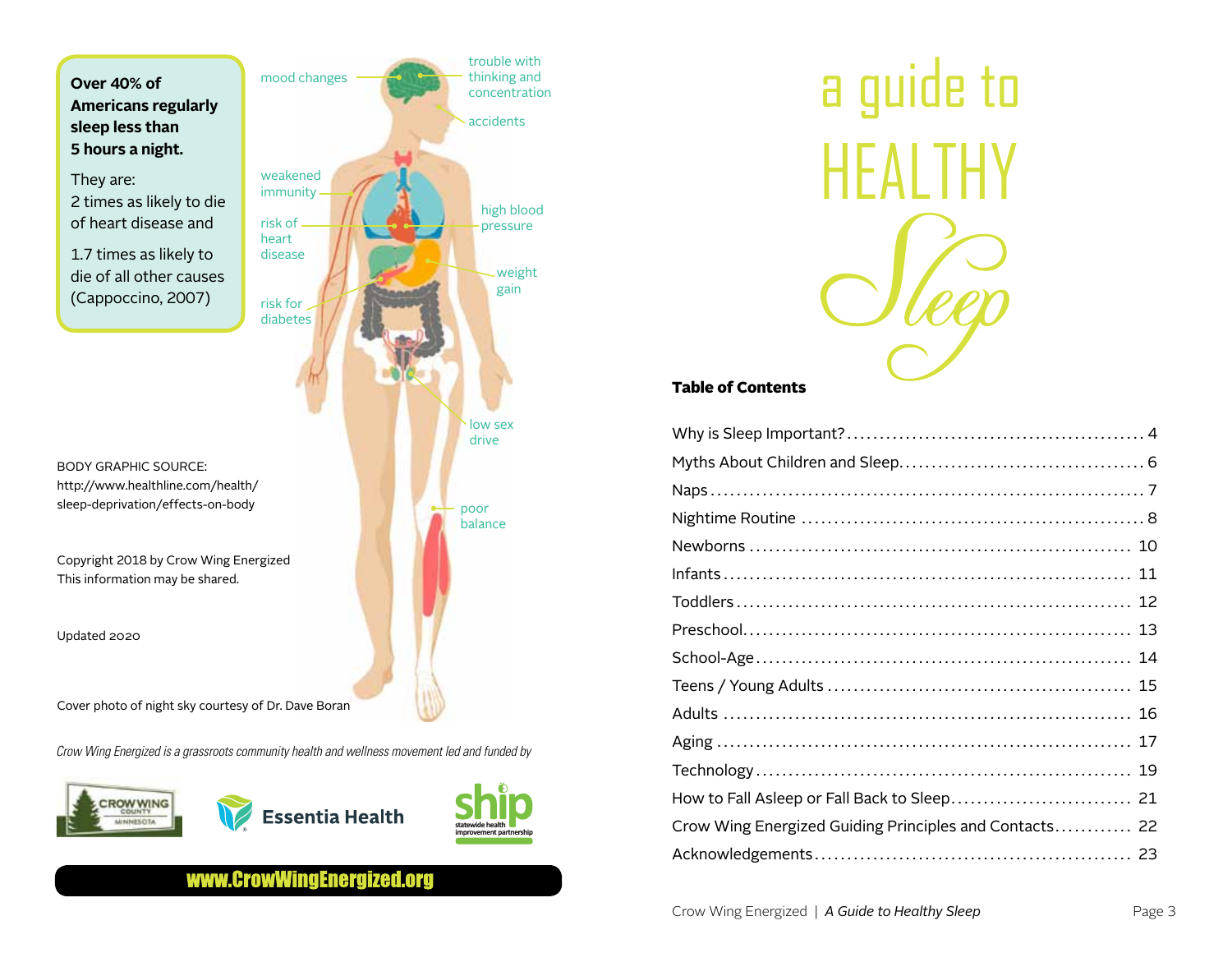

#### WHY IS SLEEP IMPORTANT?

- Our bodies regulate sleep in a similar way that they regulate eating, drinking, and breathing. This suggests that sleep serves a critical role in our well-being.
- Studies of humans and other animals demonstrate that sleep plays a critical role in immune function and metabolism.
- Research has shown that sleep plays an important role in memory and learning, both before and after learning a new task.
- Lack of adequate sleep affects mood, motivation, judgment, and perception of events.

# Consequences of Inadequate Sleep:

- Short term:
	- o Increases daytime sleepiness.
	- o Impairs judgment and decision-making.
	- o Contributes to mood dysfunction and irritability.
	- o Reduces ability to learn and retain information.
	- o Elevates risk of serious accidents and injury, both with driving and in the workplace.
- Long term:
	- o Increases risk of health problems including obesity, diabetes, cardiovascular disease, psychiatric illness, dementia and early mortality.



# brain during early development. We spend about a third of our lives sleeping.

Sleep-wake cycles are regulated by light and dark. These rhythms take time to develop into regular sleep schedules for newborns. The rhythms begin to develop at about six weeks, and by three to six months most infants have a regular sleep-wake cycle which typically includes one or two awakenings.

Every living creature needs to sleep. It is the primary activity of the

# There are Two Alternating States of Sleep Needed:

Research Indicates That Persons Getting More Sleep:

• Perform better on reasoning and mathematical skills.

• Are better able to focus. Get sick less frequently. Experience fewer accidents. Get along with others well. • Are less likely to be overweight.

Additionally, for students

• Have higher grade averages.

• Have higher reading scores.

Non-Rapid Eye Movement (NREM) or "quiet" sleep. During the deep states of NREM sleep, blood supply to the muscles increases, energy is restored, tissues grow and/or repair, and important hormones are released for growth and development.

Rapid Eye Movement (REM) or "active" sleep. During REM sleep, our brains are active and dreaming occurs. Our bodies become immobile, breathing and heart rates are irregular.

By the age of two, most children have spent more time asleep than awake. Overall, a child will spend 40 percent of his/her childhood asleep. Sleep is especially important for children as it directly impacts mental and physical development.

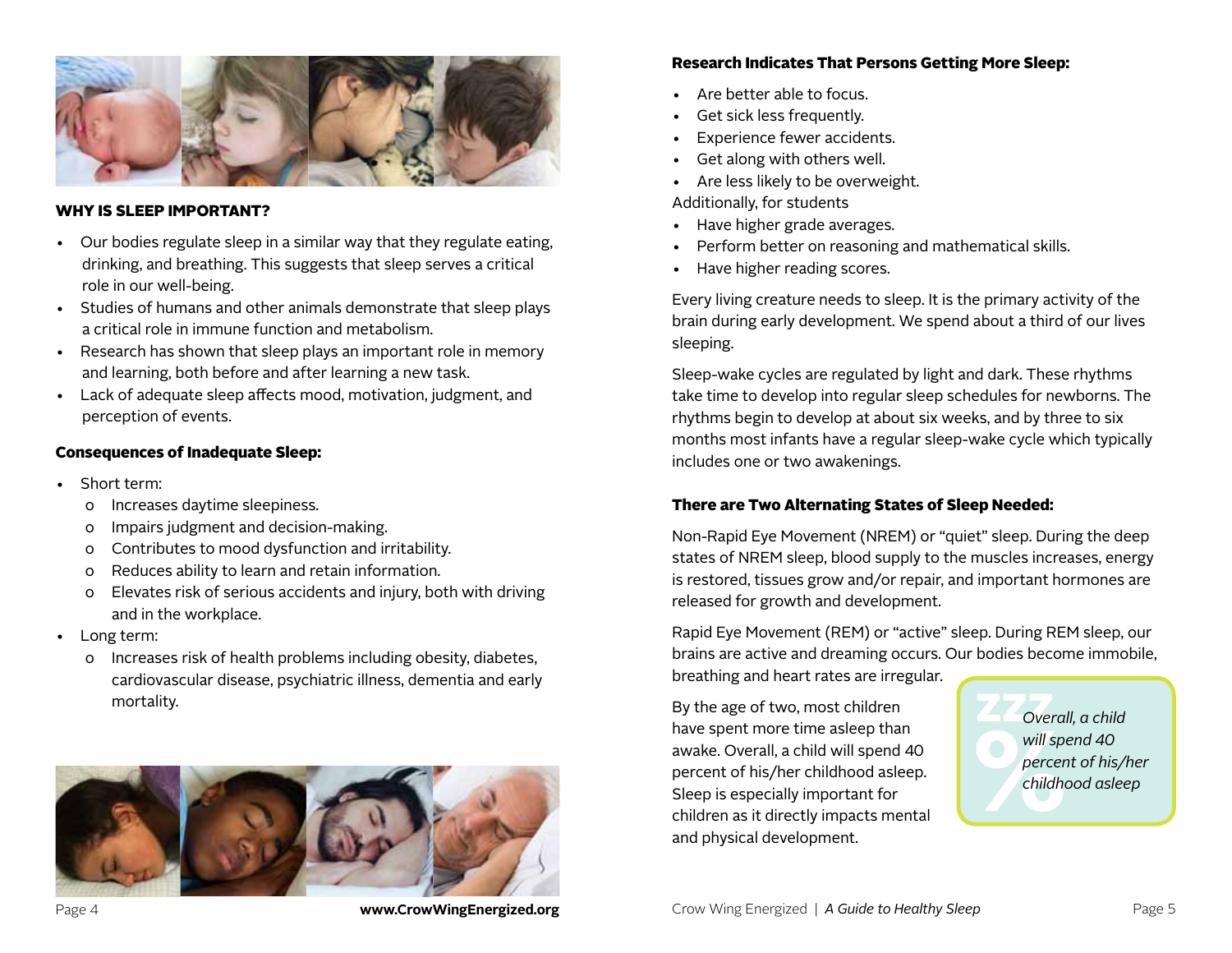

#### MYTHS ABOUT CHILDREN AND SLEEP

*Myth #1: Put babies to sleep on their stomach.*

**FACT** Babies should be put to sleep on their back. According to the "Back to Sleep" program, this lowers the risk of Sudden Infant Death Syndrome (SIDS). The American Academy of Pediatrics also recommends that parents avoid placing young children to sleep on a water bed, sofa, pillow, soft mattress or other soft surfaces.

# *Myth #2: Parents should wait until a baby is fully asleep before putting him to bed.*

**FACT** A baby should be put to bed when drowsy, but not asleep. This encourages babies to fall asleep on their own. When babies can soothe themselves to sleep, if they awaken will be able to fall back asleep on their own more easily. It takes time and practice for most babies to develop this skill. It is good practice to lay the drowsy baby down; then, if startled awake, pick the baby up until s/he falls back to sleep completely. Then lay the baby down again.

*Myth #3: Children will sleep longer at night if they do not take a nap.* **FACT** For young children, both naps and nighttime sleep are necessary and independent of one another. Children who nap well are usually less cranky and sleep better at night. Although children differ, naps of (45 minutes) to three hours in duration are expected after six months of age. Naps may continue to age five.

# *Myth #4: Babies on solid foods sleep longer*

**FACT** The American Academy of Pediatrics discourages feeding babies solid foods (including adding cereal to a baby's bottle) before four months of age. Their immature digestive systems cannot handle solid foods. It is normal for babies younger than 6 months to wake during the night to feed.

# NAPS

What makes napping so important? Sleep is a major requirement for good health, and for young children daytime sleep is usually necessary. With physical and mental development at an all-time high in early childhood, naps provide the body with much-needed time for growth, repair and rejuvenation.

Naps also help keep children from becoming overtired, a state that not only takes a toll on their moods but may make it harder for them to fall asleep at night. Naptime gives parents a brief respite during the day – some time to tackle household chores or catch a nap of their own.

Unfortunately, there's no one-size-fits-all answer when it comes to how much daytime sleep a child needs. It all depends on the age, and the total amount of sleep a child receives in a 24-hour period. For example, one toddler may sleep 12 hours at night with only 1 hour of napping, while another gets 9 hours at night but takes a solid 2-3 hour nap each afternoon.

# NAPTIME TIPS

- *Naps should not occur too close to bedtime.*
- *Don't let naptime become a battle.*
- *Let your child read books or play quietly in the bedroom for 45 minutes.*
- *If your child has given up daytime naps, adjust to an earlier bedtime.*

| AGE | A.M.                                    | P.M. | Early   |
|-----|-----------------------------------------|------|---------|
|     | nap                                     | nap  | evening |
|     |                                         |      | nap     |
|     |                                         |      |         |
|     | 0-3 mo. 4-5 naps on a variable schedule |      |         |

| $3-9$ mo.                  |  |  |
|----------------------------|--|--|
| 9-18 mo.                   |  |  |
| 18 <sub>mo</sub><br>$-5yr$ |  |  |
| School-Age/<br>Teen/Adults |  |  |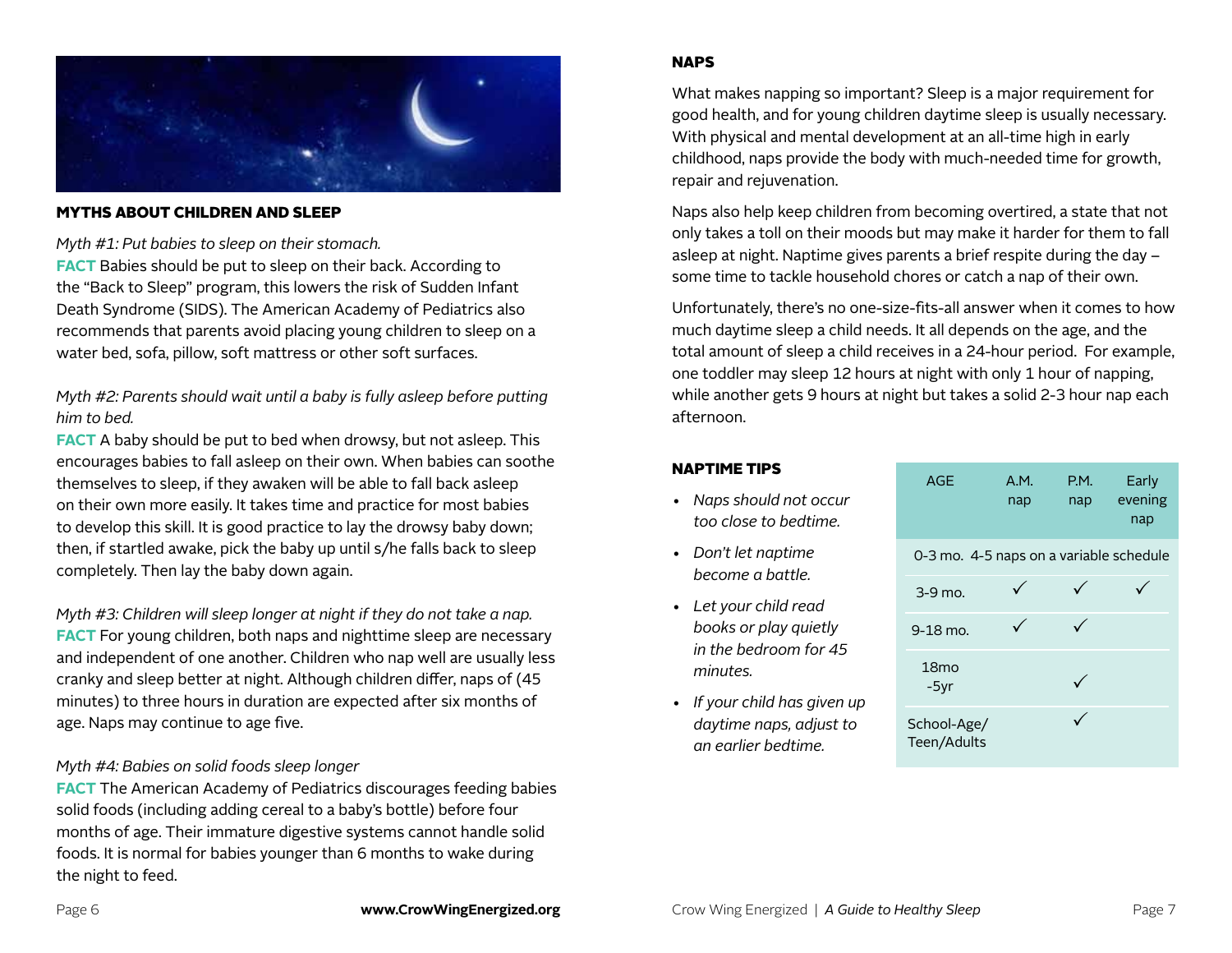

# NIGHTTIME ROUTINE

The #1 tip for establishing good sleeping habits is to get up at the same time every morning and get exposure to light. In addition, following a nightly routine will make it easier for your child to relax, fall asleep and stay asleep through the night.

# Typical Bedtime Routine

- 1. Have a light snack.
- 2. Take a bath (if a bath is too stimulating for your child, move it out of the bedtime routine).
- 3. Put on pajamas.
- 4. Brush teeth.
- 5. Read a story.
- 6. For older kids, establish an activity they can do themselves
- 7. Make sure the room is quiet and at a comfortable temperature (62-68 degrees F); remove toys/electronics.
- 8. Put your child to bed.
- 9. Say goodnight and gradually work with your child to fall asleep independently.



# Helpful Tips

- Limit "screen time" to a maximum of 60 minutes per day and avoid it right before bed.
- Bedtime should be about the same time, seven days per week (no more than an hour difference on the weekends).
- Make bedtime a positive and relaxing experience without TV or videos.
- Save your child's favorite relaxing, non-stimulating activities until last, and have them occur in the child's bedroom.
- Care givers should take time to "connect" with the child at bedtime.

#### Responding to Nighttime Awakenings

Know your child. Everyone goes through sleep cycles during the night. Give your child a few minutes to see if s/he will go back to sleep. If not, first use your voice for soothing, then pat the child. Only if these steps do not work, pick the child up. When you go into your child's room every time s/he wakes during the night, you are strengthening (a sleep onset association) the connection between you and sleep for your child. Except during conditions when the child is sick, has been injured or clearly requires your assistance, it is important to give your child a consistent message that s/he is expected to fall asleep on her/his own.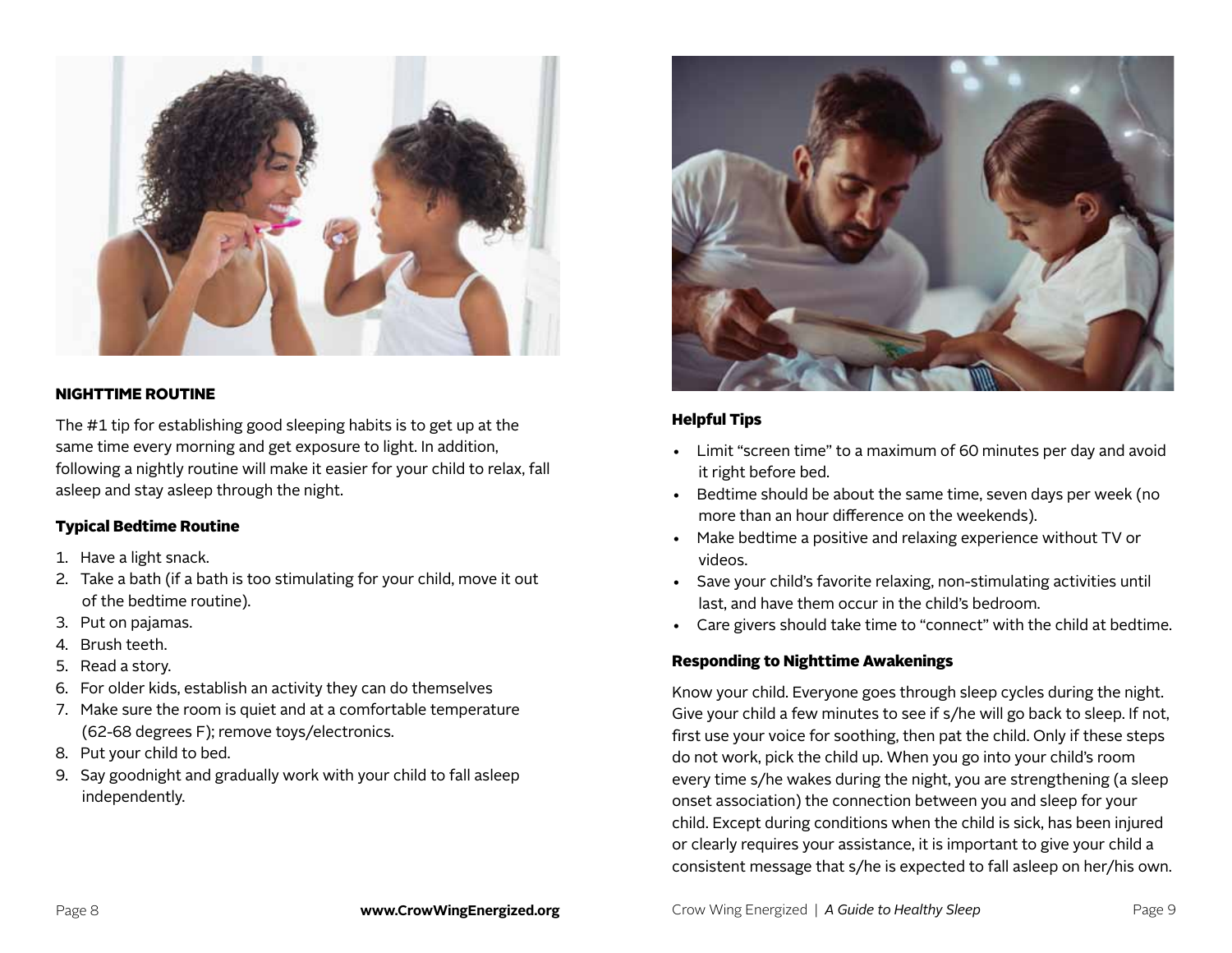

# SLEEP AND NEWBORNS

#### Amount of Sleep Needed

- 14 18 hours of sleep in a 24-hour period
- Naps: nighttime and daytime sleep consist of many naps

# Developmental Characteristics of Sleep

- Irregular sleep patterns until about 6 8 weeks that are interspersed with the need to be fed, changed and nurtured.
- Multiple sleep periods during the day and night may last a few minutes to several hours.
- Sleep may be active: smiling, sucking, body movements and /or more quiet.

Newborns awaken during the night for many different reasons… Parents need to respond, regardless of the time of day…

# Sleep Tips

- Place newborns to sleep on their back, with face and head clear of blankets and other soft items to prevent Sudden Infant Death Syndrome (SIDS).
- For nighttime sleep, create an environment that is quiet with less activity and dark.
- Establish a difference between night and day by exposing baby to light and noise, and by playing more with him in the daytime.
- Create a peaceful, consistent and safe sleeping environment.
- Observe newborn's sleep patterns and identify signs of sleepiness such as: looking away, rubbing eyes, gazing or stilling of activity, fussing, crying or other gestures.
- Put newborns to bed when they are drowsy but not asleep. They will be more likely to fall asleep quickly and able to soothe themselves to sleep if awakened.

# SLEEP AND INFANTS

#### Amount of Sleep Needed

- $\cdot$  14 15 hours of sleep in a 24-hour period
- Naps:  $2.5 5$  hours

### Developmental Characteristics of Sleep

- Increasing nighttime sleep
- Sleep pattern emerges
- 30-minute to two hour naps occurring one to four times per day, changing to two naps by end of first year

# Sleep Tips

- Create a regular bedtime schedule and routine (including reading to your infant).
- Nighttime awakenings are normal and usually correlate with daytime events, growth spurts, time changes, etc.
- Put infants to bed when they are drowsy, but not asleep. They will be more likely to fall asleep quickly and soothe themselves (to sleep) if awakened.
- Avoid sleep-onset associations. A child can associate the ability to fall asleep with something in their environment, or a specific person. If an infant falls asleep while being held, rocked or nursed, or listening to particular sounds (ie. mobiles), then they may require these things to transition back to sleep after waking up at night.
- Around six months of age, infants may start dropping nighttime feedings and may sleep through the night (20-30% will not yet be ready to do this).
- Illness, as well as social and developmental issues, can affect sleep. Infants who have formed an attachment bond with their caregiver may have fewer sleep problems, but some may also be reluctant to give up this engagement for sleep.
- From 6 12 months, infants may experience separation anxiety and may need more support falling asleep.

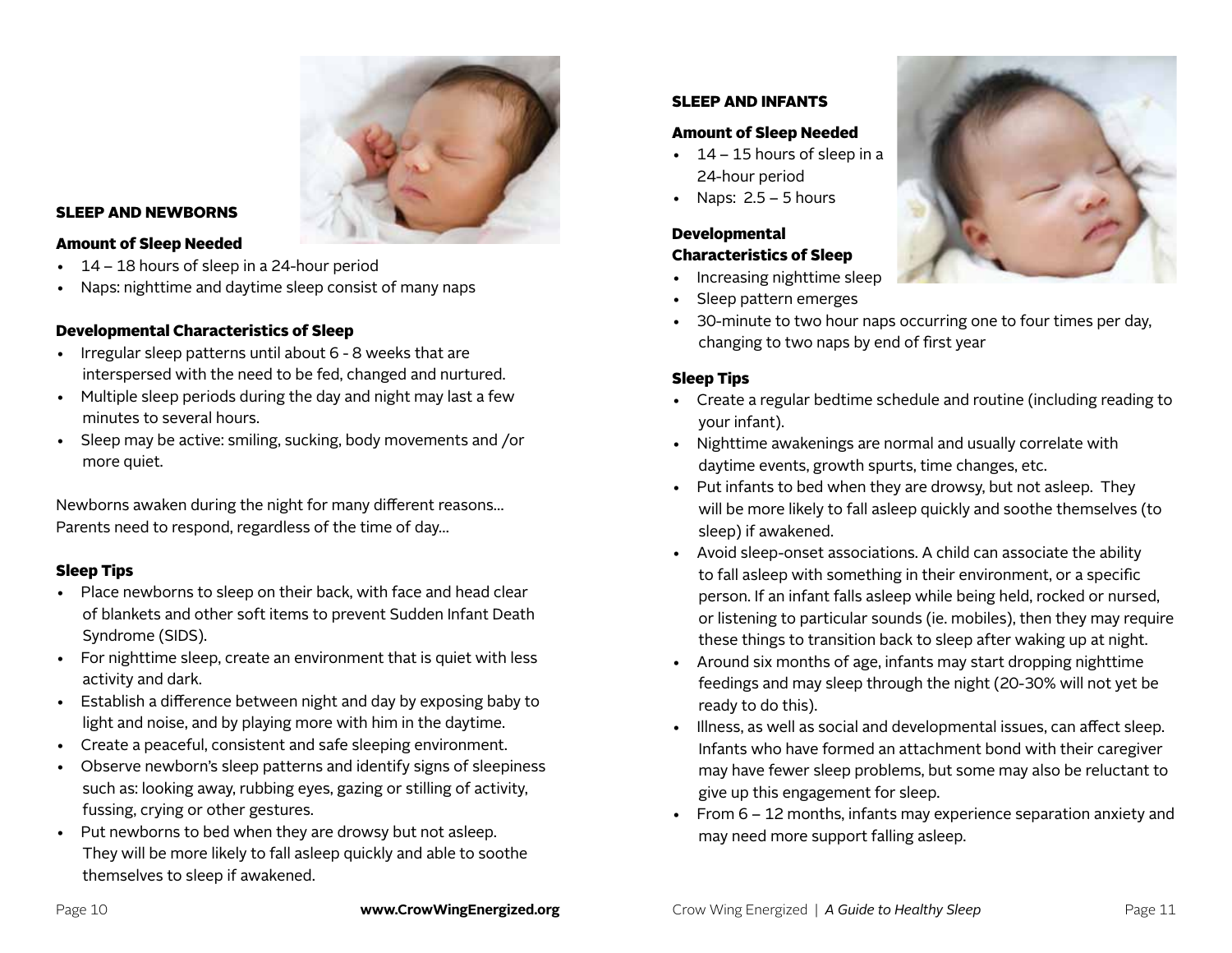#### SLEEP AND TODDLERS

#### Amount of Sleep Needed

- 12 14 hours of sleep in a 24-hour period
- Naps:  $1.5 3.5$  hours

### Developmental Characteristics of Sleep

- Around 18 months, toddlers may be ready to drop their morning nap.
- Afternoon naps continue lasting 2-3 hours.
- Most toddlers sleep through the night on a regular sleep schedule
- Toddlers can experience sleep problems including difficulty falling asleep and an increase in nighttime awakenings (nighttime fears, nightmares, sleep separation, and teething).
- A drive for independence and an increase in motor, cognitive and social abilities can interfere with sleep.
- Ability to get out of bed, separation anxiety, the need for autonomy and the development of a toddler's imagination can lead to sleep problems.
- Daytime sleepiness and behavior problems may signal poor sleep or a sleep problem.

# Sleep Tips

- Maintain a consistent wake/nap/bedtime schedule.
- Follow a consistent and calming bedtime routine (including reading to your toddler).
- Encourage falling asleep independently.
- Create a peaceful, consistent and safe sleeping environment.
- Set consistent and clear limits.
- Encourage use of a security object, such as a blanket or stuffed animal.
- Maintain a regular meal and snack schedule during the day.



#### SLEEP AND PRESCHOOL

### Amount of Sleep Needed

- $\cdot$  11 13 hours of nighttime sleep
- 
- Naps:  $1.5 2$  hours

### Developmental Characteristics of Sleep

- Naps usually end around 5 years of age.
- Nighttime fears may emerge due to the development of imagination, causing the child to have difficulty falling asleep and/or waking up during the night.
- Sleepwalking and sleep terrors peak during preschool years. If this occurs, talk to your doctor to discuss treatment options and to rule out associated conditions.

# Sleep Tips

- Maintain a consistent wake/nap bedtime schedule.
- Naps should be in the early afternoon.
- If your child stops napping, consider quiet time in the early afternoon.
- Establish a bedtime routine (including reading with your child) that ends with the child in his/her room.
- Children should sleep in the same sleeping environment every night – in a cool, quiet and dark room without TV/electronics.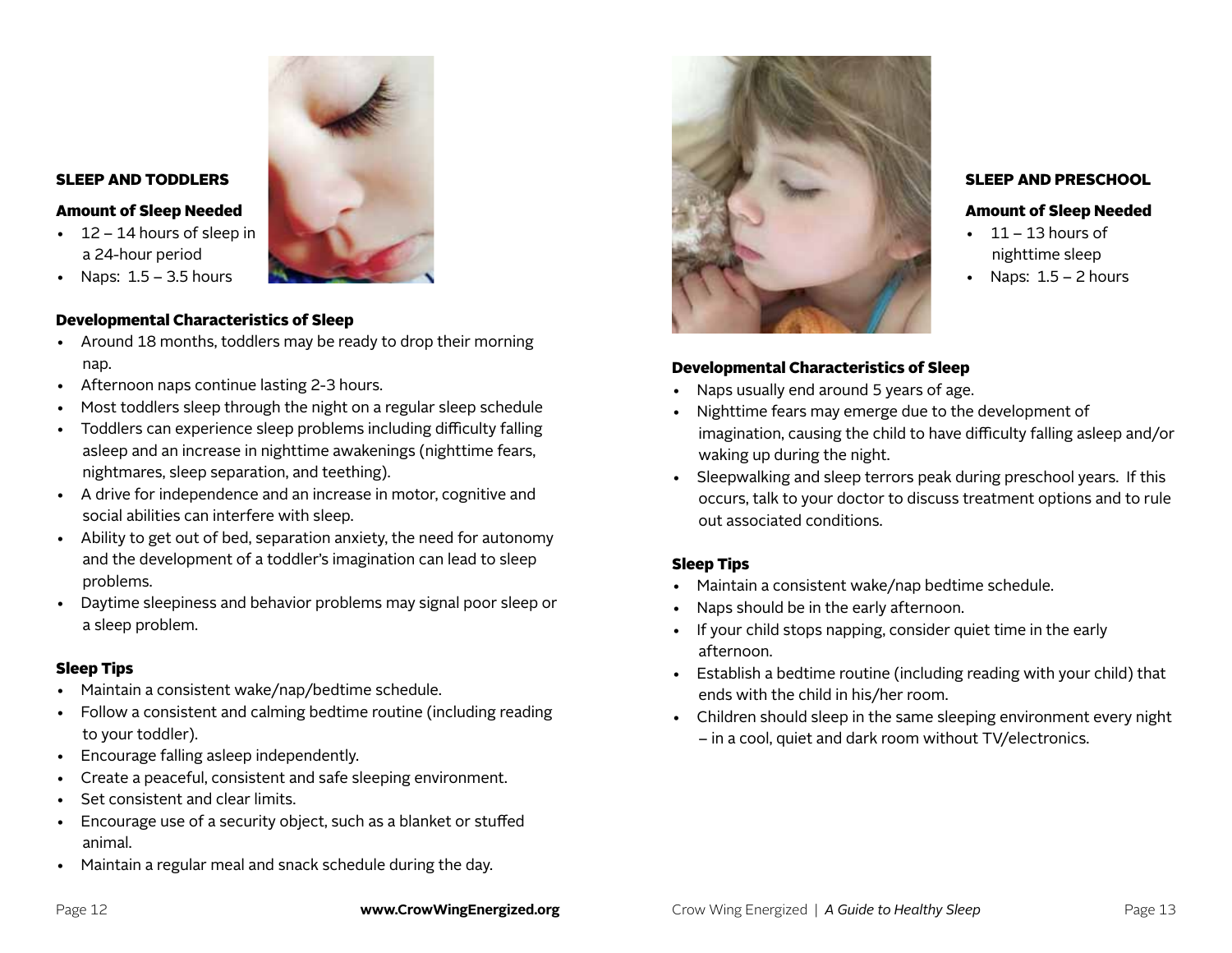

### SLEEP AND SCHOOL-AGE

#### Amount of Sleep Needed

• 10 – 12 hours of nighttime sleep

### Evolving Challenges to Getting Good Sleep

- Increasing demands on children's time (homework, extracurricular activities, chores) can lead to sleep deprivation.
- TV, computers, caffeine and medical conditions can impact a child's sleep, leading to difficulty falling asleep, nightmares and disruption to their sleep.
- Watching TV close to bedtime has been associated with bedtime resistance, difficulty falling asleep, anxiety around sleep, and sleeping fewer hours.
- Poor or inadequate sleep can lead to mood swings, behavioral problems such as hyperactivity and cognitive problems that impact a child's ability to learn in school.

#### Sleep Tips

- Establish lifetime sleep and health habits.
- Continue to emphasize the need for a regular and consistent sleep schedule and bedtime routine (include reading with your child).
- Make your child's bedroom conductive to sleep dark, cool, quiet and no TV/electronics.
- Be alert for persistent sleep problems and daytime sleepiness.
- Select extracurricular activities that won't affect your child's wake/ sleep schedule.



# SLEEP AND TEENS/ YOUNG ADULTS

#### Amount of Sleep Needed

• 8  $\frac{1}{2}$  - 9  $\frac{1}{4}$  hours of nighttime sleep

#### Consequences of Not Enough Sleep:

- Limits ability to learn, listen, concentrate and solve problems.
- Causes poor school performance/lower grades.
- Leads to aggressive or inappropriate behavior, such as yelling or impatience.
- Causes overeating and/or eating unhealthy foods, like sweets and fried foods which leads to weight gain.
- Promotes use of caffeine and nicotine to stay awake.
- Contributes to illness and accidents.
- Contributes to acne.

# Sleep Tips

- Maintain a consistent sleep/wake schedule on school nights and weekends.
- Establish a regular, relaxing bedtime routine, such as taking a warm shower and reading a book, or listening to soothing music.
- Naps can help pick you up and make you work more efficiently if you plan them right (one hour or less, and not too close to bedtime).
- Keep your bedroom cool, quiet and dark.
- Avoid caffeine late in the day. Pills, nicotine, drugs and alcohol will all interfere with sleep.
- If possible, don't eat, drink or exercise within three hours of bedtime. Avoid TV, computer and telephone in the hour before bedtime.
- Drowsy driving causes more than 100,000 crashes each year. Recognize sleep deprivation and call someone for a ride.
- Try keeping a diary or to-do list. Jotting down notes before you go to sleep will make you less likely to stay awake worrying.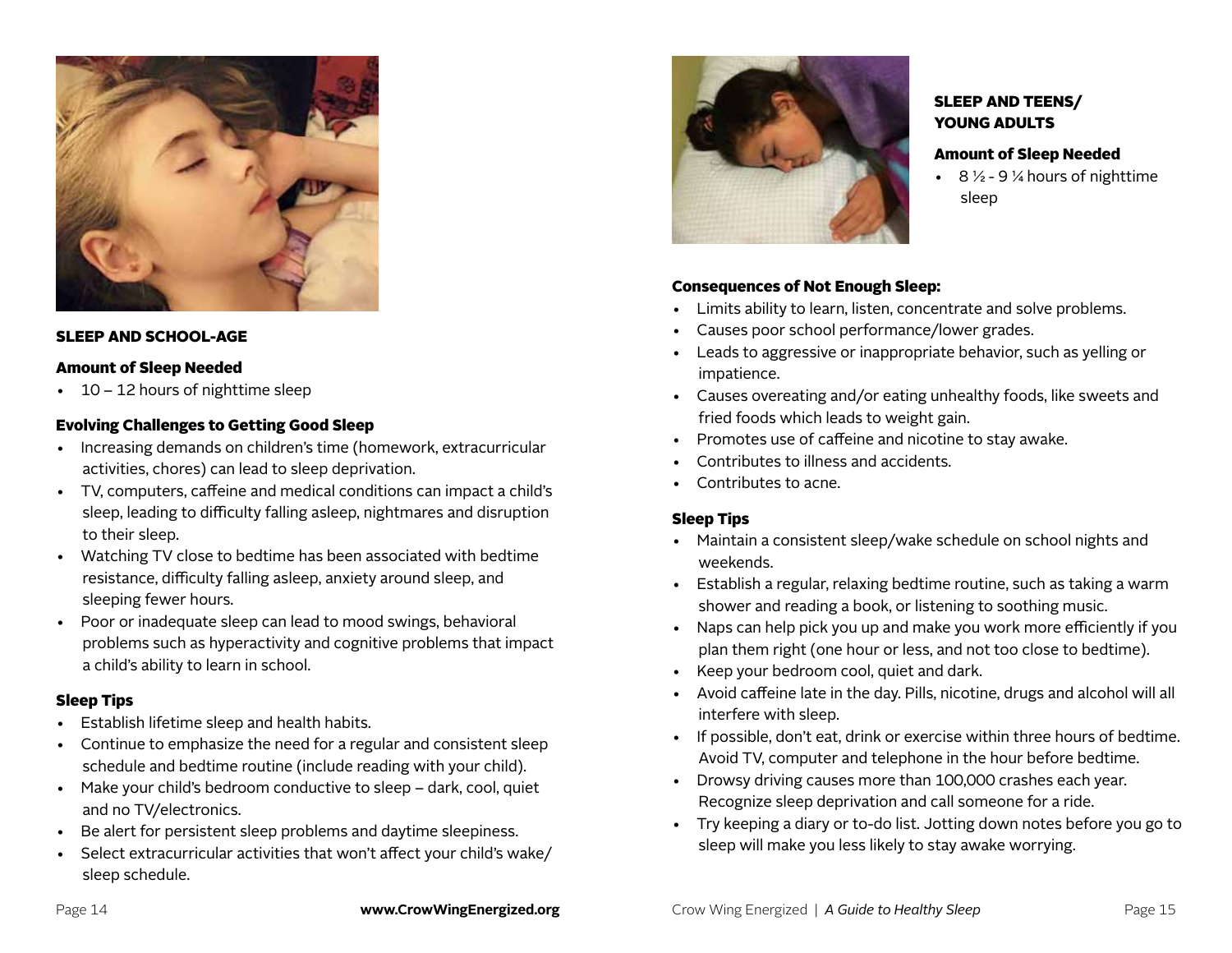#### SLEEP AND ADULTS

#### Amount of Sleep Needed

• 7-9 hours of sleep

# Sleep Tips

- Maintain a consistent sleep/wake schedule, including weekends.
- Establish a regular, relaxing bedtime routine (such as soaking in a hot bath, reading a book outside the bedroom, or listening to soothing music).
- Create a sleep-conducive environment that is cool, dark, quiet, and comfortable.
- Sleep on a comfortable mattress and pillow.
- Use your bedroom only for sleep (and intimacy) omit any activities or items you associate with anxiety (television/electronics, work materials, computers).
- Finish eating at least two or three hours before your regular bedtime.
- Exercise regularly. It is best to complete your workout at least three hours before bedtime.
- Avoid caffeine (e.g. coffee, tea, soft drinks, chocolate) close to bedtime. It can lead to (difficulty falling and staying asleep) poor sleep.
- Avoid nicotine (e.g. cigarettes, tobacco products) close to bedtime. It can lead to poor sleep.
- Avoid alcohol close to bedtime (It may help initiate sleep, but increases sleep fragmentation and can worsen other sleep-related conditions, including sleep apnea, GERD, etc).
- Current research shows daytime napping (up to 30 minutes) can improve productivity in adults (however, excessive sleepiness or a pervasive need to take a nap may suggest presence of a sleep disorder).

# If You Have Sleep Problems

Use a sleep diary and talk to your doctor. Note what type of sleep problem is affecting your sleep or if you are sleepy when you wish to be awake and alert. If problems continue, discuss the sleep diary with your doctor. Your doctor will help treat the problem or may refer you to a sleep specialist.



# Sleep and Aging

- In addition to physical changes that occur as we age, changes to sleep patterns are a normal part of aging.
	- o Common misconception that we need less sleep as we age; in fact, research suggests that sleep requirements remain constant throughout adulthood.
	- o "Sleep architecture", or the amount of time spent in different sleep stages, changes as we age:
		- Percentage of time spent in lighter stages of sleep rather than deeper sleep stages increases as we age (more stage 1 and stage 2 sleep, reduced slow wave and REM sleep).
		- This may lead to a sense that sleep is less restorative/ satisfying.
	- o Studies/polls on sleep habits of older Americans demonstrate increased time it takes to fall asleep (sleep latency), reduced time in REM sleep, and increased sleep fragmentation (more frequent wakefulness).
	- o Changes to normal circadian rhythm also shift as we age, with a propensity to become sleepier earlier in the evening and wake earlier in the morning (advanced sleep phase).
		- Still may get 7-8 hours of sleep, but up at 3 a.m. because went to bed at 8 p.m.



– This may be linked to amount and timing of light exposure, changes in vision as we age.

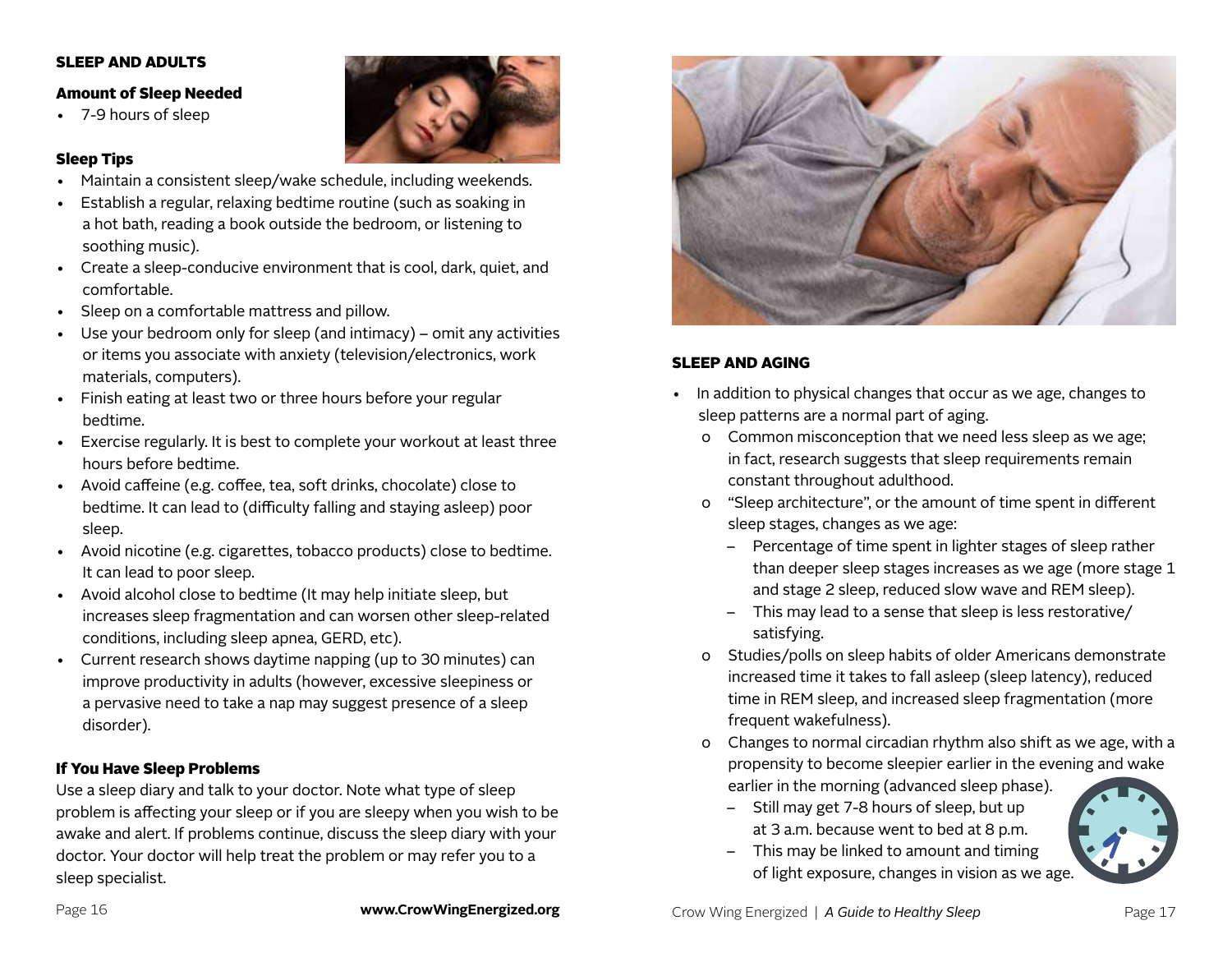

- Prevalence of sleep disorders also increases with age:
	- o Insomnia is more common in older adults.
		- NSF Sleep in America Polls demonstrate 44% older persons experience at least one symptom of insomnia at least a few night per week.
		- May occur naturally, or be due to effects from pain, medications, depression/anxiety, or other medical/ psychiatric conditions.
	- o Snoring and sleep apnea can worsen with age (increased prevalence in conjunction with obesity, hypertension, congestive heart failure and other cardiovascular disease).
		- Sleep apnea may contribute to worsening hypertension, diabetes control, risk of cardiac rhythm disturbances and congestive heart failure, and memory decline.
	- o Restless legs syndrome (RLS) prevalence increases with age; 10% of people in North America and Europe report RLS symptoms.
- Medical/physical conditions, psychiatric illnesses and medication side effects that may impact sleep are more likely with age.
	- o Menopause and accompanying symptoms (hot flashes) increases sleep fragmentation and restlessness.
	- o Heartburn (GERD), chronic pain from joint/arthritis and other disorders, frequent urination from prostate or other urologic conditions, respiratory diseases, movement disorders causing reduced mobility all impact sleep and are more common as we age.



#### Sleep and Technology

- Electronics are part of our connected 21st century lives.
	- o Pros: able to stay linked to world at all times from privacy of home.
	- o Cons: exposure to light emitted from devices and increased mental activity, promotes wakefulness and other sleep problems.
- 24/7 exposure to technology (TV, computer, phones, tablets) has led to the absence of the natural evening reduction in light that historically signaled brains to 'wind down' for sleep.
- Exposure to light promotes wakefulness.
	- o Photoreceptors in the retina sense light/dark, and signal brain to align circadian rhythms with day-night cycle.
		- Natural cycle helps one to be alert during day and to get sleepy at night.
	- o Electronic devices can emit sufficient light to 'trick' the brain and lead to delays in sleep onset or promote unwanted wakefulness.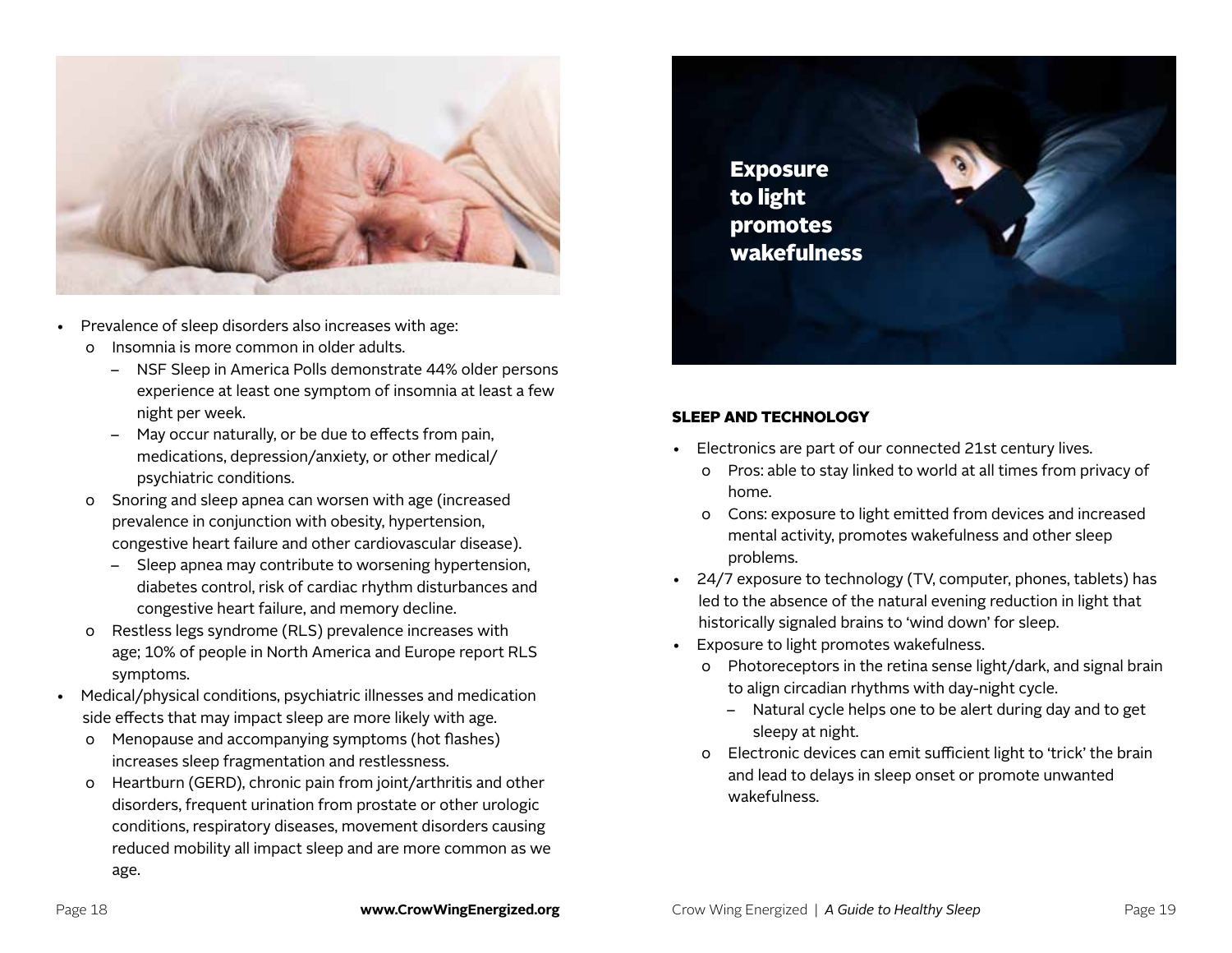Gratitude

#### Crow Wing Energized | A Guide to Healthy Sleep Page 21

# Count your blessings instead of sheep help a person to drift into sleep on a positive note.

# 2. Legs up the wall, one hand on chest and one on belly...breathing in for 4, holding breath at top of inhale for a count of 4, and exhaling for a count of 6.

- Starting with deep intentional inhales and exhales. Starting to count the breaths. Inhaling for a count of 4 and exhaling for a count of 6. Continuing this breathing for 5 minutes, allowing the body to start naturally relaxing.
- Restful Breathing 1. Counting the breath.

Do you have trouble falling asleep? We know we need 7-8 hours of sleep each night to protect against heart disease, diabetes, stroke, etc. But what if falling asleep is difficult?

HOW TO FALL ASLEEP OR FALL BACK TO SLEEP

# 4-7-8 Method

A little trick you might consider is called the "4-7-8" method which combines meditation with breathing. Here's how it works. Breathe in through your nose for 4 seconds; hold your breath for 7 seconds; exhale for 8 seconds. Repeat this a few times and you should fall into a relaxed state more easily. It calms your heart rate and relaxes your mind and body.

# curfew for the

entire family before bedtime

Initiate a

digital

with sleep onset and shorter total sleep time. – Texting/e-mailing after lights out

Impact of electronics on sleep in children:

bedrooms results in increased evening

– Children using electronic media as

sleep aids in general have later weekday bedtimes, get fewer hours of sleep/wk and report more daytime sleepiness. – TV in the bedroom of adolescents

results in later bedtime, more difficulty

o Increase in electronics in children's

stimulation and light exposure.

- significantly increases daytime sleepiness in teens, per self-report.
- Homework burden (now often completed on computer) is a potential source for late night light exposure which is societally, not self-imposed.
- Academic, extracurricular and social demands have led to increased electronic engagement later in the evening
- o Basic sleep requirements may not be fulfilled, with significant contributions potentially stemming from light and evening engagement.
- o Adequate sleep is essential for growth, mood, weight control learning and creativity.

# Technology for Tracking Sleep

There are various free sleep apps available for devices, some phones and wrist bands that include bedtime alarms and track sleep. Because the technology is fairly recent, there is not enough evidence to make recommendations at this time.